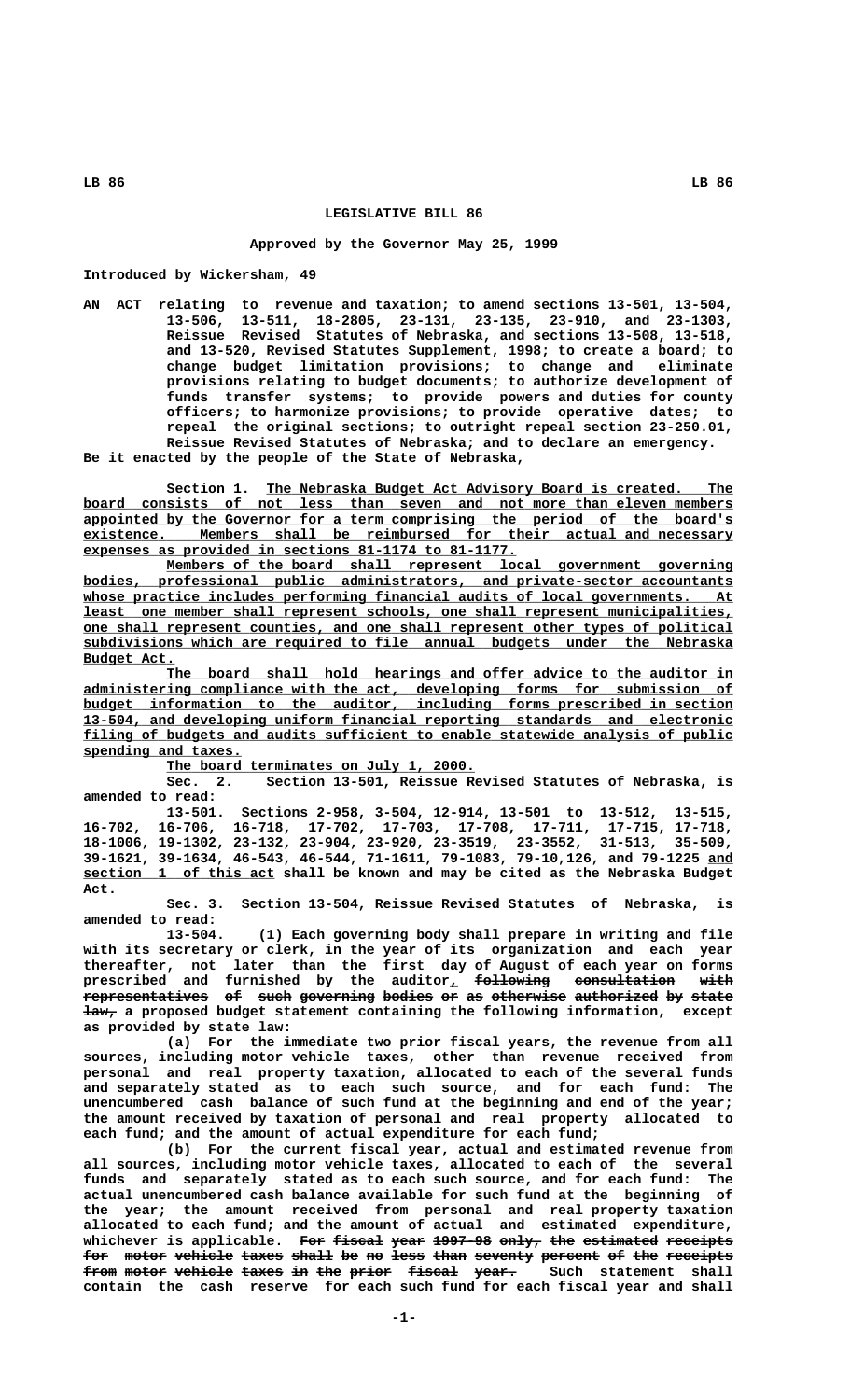**note whether or not such reserve is encumbered. Such cash reserve projections shall be based upon the actual experience of prior years. The cash reserve shall not exceed fifty percent of the total budget adopted for such fund exclusive of capital outlay items;**

**(c) For the immediately ensuing fiscal year, an estimate of revenue from all sources, including motor vehicle taxes, other than revenue to be received from taxation of personal and real property, separately stated as to each such source, to be allocated to each of the several funds, and for each fund: The actual or estimated unencumbered cash balances, whichever is applicable, to be available at the beginning of the year; the amounts proposed to be expended during the year; and the amount of cash reserve, based on actual experience of prior years, which cash reserve shall not exceed fifty percent of the total budget adopted exclusive of capital outlay items;**

**(d) A statement setting out separately the amount sought to be raised from the levy of a tax on the taxable value of real property (i) for the purpose of paying the principal or interest on bonds issued by the governing body and (ii) for all other purposes;**

**(e) A uniform summary of the proposed budget statement which shall include a separate total for each fund, including each proprietary function fund included in a separate proprietary budget statement prepared pursuant to the Municipal Proprietary Function Act, and a grand total of all funds maintained by the governing body; and**

**(f) For municipalities, a list of the proprietary functions which are not included in the budget statement. Such proprietary functions shall have a separate budget statement which is approved by the city council or village board as provided in the Municipal Proprietary Function Act.**

**(2) Any governing body required by a final order of a court, the State Board of Equalization and Assessment, the Tax Commissioner, the Tax Equalization and Review Commission, or the Property Tax Administrator from which no appeal is taken to reimburse property taxes to a taxpayer may certify to the county clerk of the county in which any part of the political subdivision is situated, not later than September 10, an itemized estimate of the amount necessary to be expended to reimburse the property taxes. Such amounts shall be levied by the county board of equalization. The taxes shall be collected by the county treasurer at the same time and in the same manner as county taxes are collected and, when collected, shall be paid to the treasurer of the political subdivision and used to cover the reimbursement of the property taxes.**

**Any governing body which submits an itemized estimate shall establish a property tax reimbursement fund. Taxes collected pursuant to this section shall be credited to such fund to cover the reimbursement of the property taxes.**

**The authority conferred by this section shall apply only to reimbursements made during fiscal years 1993-94 through 1999-2000.**

**(3) The actual or estimated unencumbered cash balance of each fund required to be included in the budget statement by this section shall include deposits and investments of the political subdivision as well as any funds held by the county treasurer for the political subdivision and shall be accurately stated on the proposed budget statement.**

**(4) The political subdivision shall correct any material errors in the budget statement detected by the auditor or by other sources.**

**Sec. 4. Section 13-506, Reissue Revised Statutes of Nebraska, is amended to read:**

 **\_\_\_ 13-506. (1) Each governing body, after the filing of the proposed budget statement with its secretary or clerk, shall each year conduct a public hearing on such proposed budget statement and the itemized estimate for reimbursement of property taxes pursuant to subsection (2) of section 13-504. Notice of place and time of such hearing, together with a summary of the proposed budget statement and the itemized estimate for reimbursement of property taxes pursuant to subsection (2) of section 13-504, shall be published at least five days prior to the date set for hearing, in a newspaper of general circulation within the governing body's jurisdiction or by direct mailing of the notice to each resident within the community. When the total operating budget, including the amount necessary for reimbursement of property taxes, not including reserves, does not exceed ten thousand dollars per year, the proposed budget summary may be posted at the governing body's principal headquarters. After such hearing, the proposed budget statement, including the amount necessary for reimbursement of property taxes, shall be adopted, or amended and adopted as amended, and a written record shall be kept of such hearing. The amount to be received from personal and real property taxation shall be certified to the levying board after the proposed budget statement, including the amount necessary for reimbursement of property taxes, is**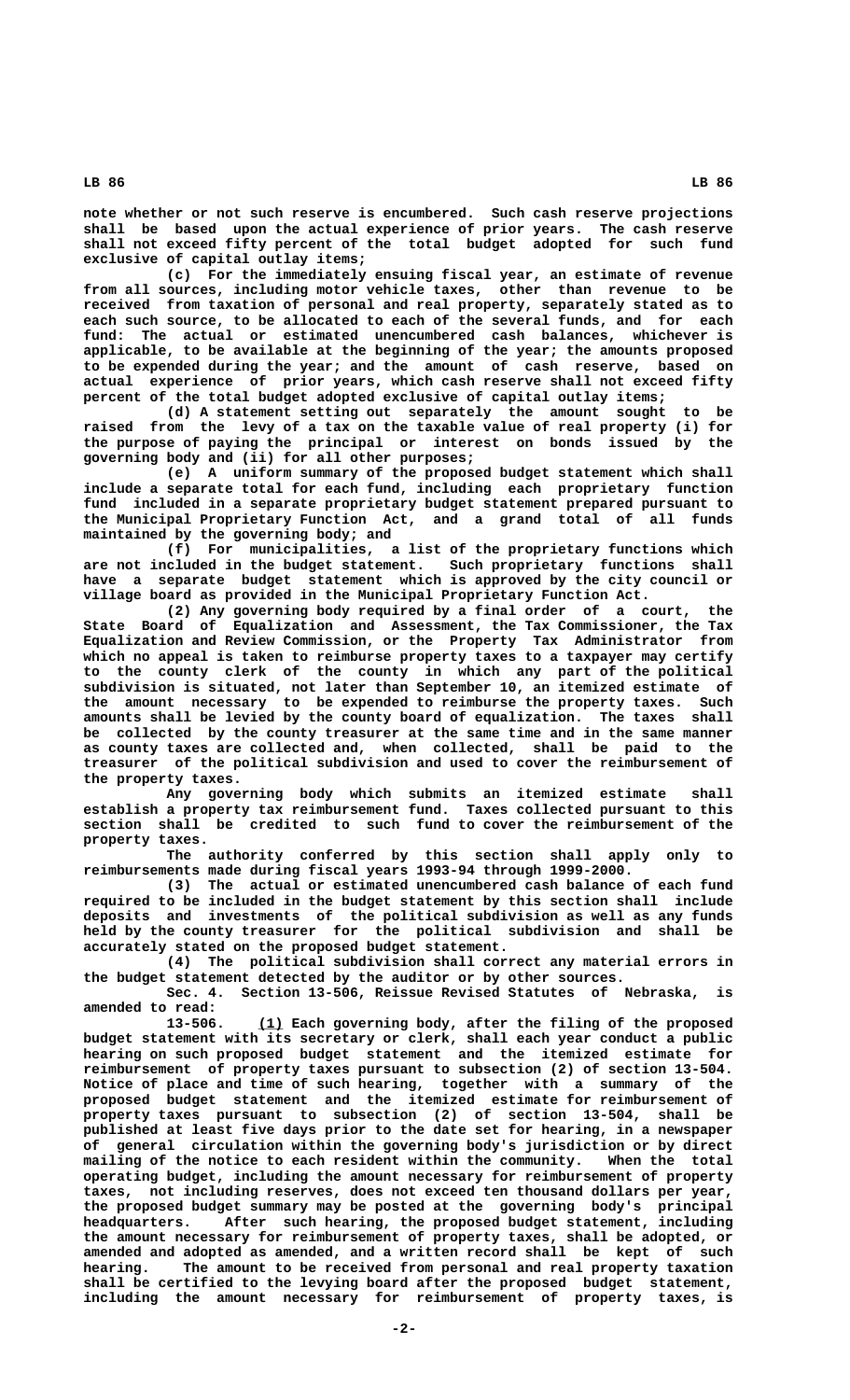adopted<sub>7</sub> or is amended and adopted as amended. If  $_7$  and if the levying board **represents more than one county, a member or a representative of the governing** board shall, upon the written request of any represented county, appear and present its budget at the hearing of each county in which is located a major area of the county affected by its budget the requesting county. The **certification of the amount to be received from personal and real property** taxation shall specify separately  $\left(\frac{1}{2}\right)$  (a) the amount to be applied to the **payment of principal or interest on bonds issued by the governing body and**  $\{2\}$  **\_\_\_ (b) the amount to be received for all other purposes. If the adopted budget statement, including the amount necessary for reimbursement of property taxes, reflects a change from that shown in the published proposed budget statement, a summary of such changes shall be published within twenty days after its adoption in the manner provided in this section, but without provision for hearing, setting forth the items changed and the reasons for such changes.**

> **\_\_\_\_\_\_\_\_\_\_\_\_\_\_\_\_\_\_\_\_\_\_\_\_\_\_\_\_\_\_\_\_\_\_\_\_\_\_\_\_\_\_\_\_\_\_\_\_\_\_\_\_\_\_\_\_\_\_\_\_\_\_\_\_\_\_\_\_ (2) Upon approval by the governing body, the budget shall be filed** with the auditor. The auditor may review the budget for errors in  $mathematics, improper accounting, and noncompliance with the provisions of the$ **Nebraska Budget Act or sections 13-518 to 13-522. If the auditor detects such** errors, he or she shall immediately notify the governing body of such errors. The governing body shall correct any such error as provided in section 13-511. **Warrants** for the payment of expenditures provided in the budget adopted under  **\_\_\_\_\_\_\_\_\_\_\_\_\_\_\_\_\_\_\_\_\_\_\_\_\_\_\_\_\_\_\_\_\_\_\_\_\_\_\_\_\_\_\_\_\_\_\_\_\_\_\_\_\_\_\_\_\_\_\_\_\_\_\_\_\_\_\_\_\_\_\_\_\_\_\_\_\_\_ this section shall be valid notwithstanding any errors or noncompliance for** which the auditor has notified the governing body.

> **Sec. 5. Section 13-508, Revised Statutes Supplement, 1998, is amended to read:**

> **13-508. (1) After publication and hearing thereon and within the time prescribed by law, each governing body shall file with and certify to the levying board or boards on or before September 20 of each year, or for Class I school districts, on or before August 1 of each year, and file with the auditor a copy of the adopted statement of the amount for reimbursement of property taxes pursuant to subsection (2) of section 13-504 and the adopted budget statement which complies with sections 13-518 to 13-522 or 79-1023 to 79-1030, together with the amount of the tax required to fund the adopted budget, setting out separately (a) the amount to be levied for the payment of principal or interest on bonds issued by the governing body and (b) the amount to be levied for all other purposes. Proof of publication shall be attached to the statements. The governing body, in certifying the amount required, may make allowance for delinquent taxes not exceeding five percent of the amount required plus the actual percentage of delinquent taxes for the preceding tax year and for the amount of estimated tax loss from any pending or anticipated litigation which involves taxation and in which tax collections have been or can be withheld or escrowed by court order. For purposes of this section, anticipated litigation shall be limited to the anticipation of an action being filed by a taxpayer who or which filed a similar action for the preceding year which is still pending. Except for such allowances, a governing body shall not certify an amount of tax more than one percent greater or lesser than the amount determined under section 13-505.**

> **(2)** After publication and hearing thereon and within the time **prescribed by law, each governing body responsible for certifying a levy —————————— —— ———— ———— ————————— ———— ——————————— ——— —————————— — ———** pursuant to section 77-1601.02 shall file with the levying board on or before October 14 of each year and file with the auditor a certified copy of any resolution passed setting a tax levy which shall not exceed the maximum levy **prescribed by state law and a statement reconciling the levy set by the —————————— —— ————— ——— ——— — ————————— ——————————— ——— ———— ——— —— —— governing body with the budget filed pursuant to subsection (1) of this ————————— ———— ———— ——— —————— ————— ———————— —— —————————— ——— —— ——— section. The levy shall be set to fund property tax requirements in the ———————— ——— ———— ————— —— ——— —— ———— ———————— ——— ———————————— —— ——** adopted budget to four to eight places to the right of the decimal point.

> **——— (3) Each governing body shall use the final adjusted values as provided by the county assessor pursuant to section 13-509 for the current year in setting or certifying the levy. Each governing body may designate one of its members to perform any duty or responsibility required of such body by this section.**

> **Sec. 6. Section 13-511, Reissue Revised Statutes of Nebraska, is amended to read:**

> **13-511. (1) Unless otherwise provided by law, whenever during the** current fiscal year it becomes apparent to a governing body that (a) there are **circumstances which could not reasonably have been anticipated at the time the** budget for the current year was adopted, (b) or the budget adopted violated **sections 13-518 to 13-522, such that the revenue of the current fiscal year for any fund thereof will be insufficient, additional expenses will be necessarily incurred, or there is a need to reduce the budget requirements to** comply with sections 13-518 to 13-522, or (c) the governing body has been notified by the auditor of a mathematical or accounting error or noncompliance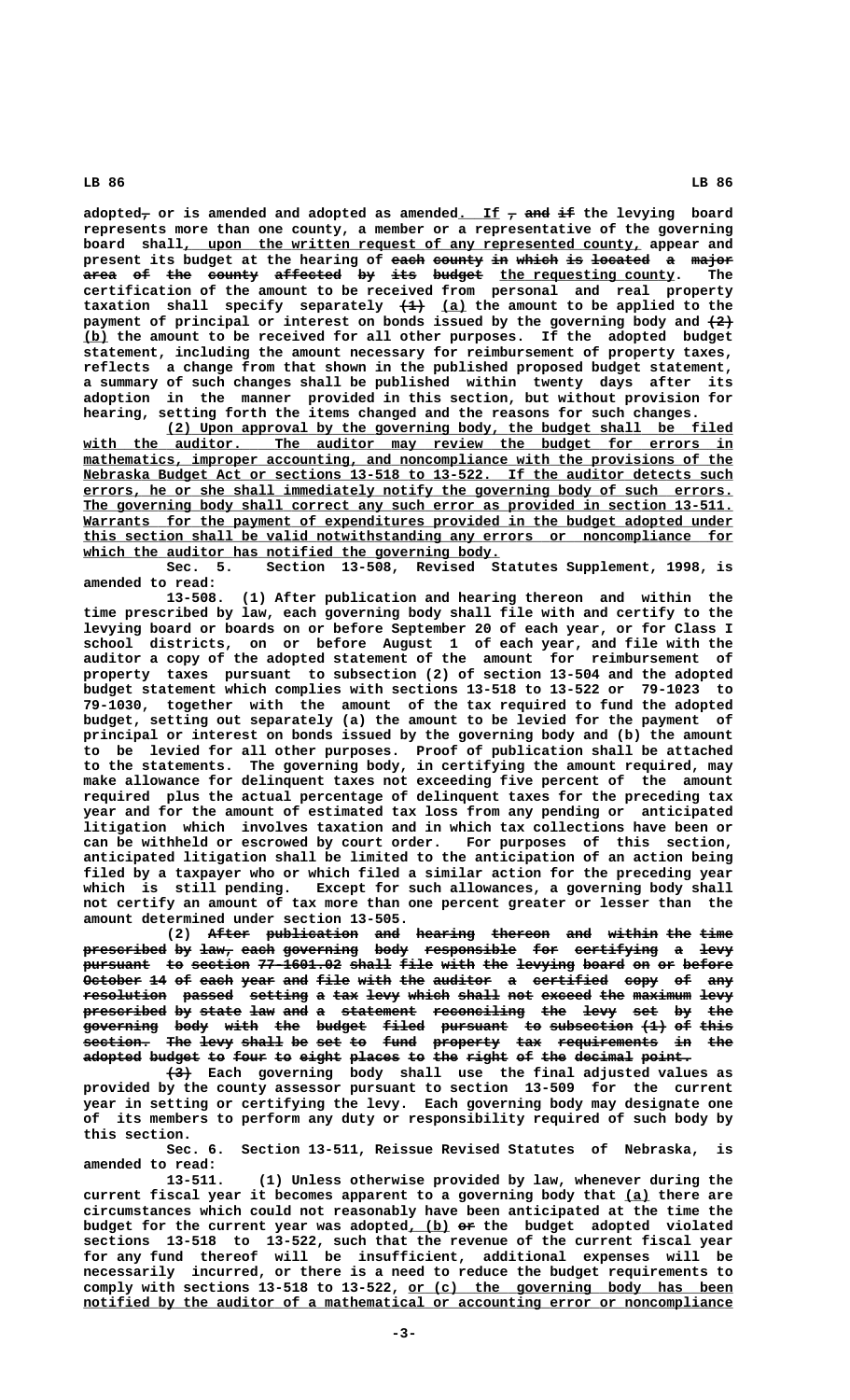$with the Nebraska Budget Act, such governing body may propose to revise the$ </u> **previously adopted budget statement and shall conduct a public hearing on such proposal.**

 **\_\_\_ (2) Notice of the time and place of the hearing shall be published at least five days prior to the date set for hearing in a newspaper of general circulation within the governing body's jurisdiction. Such published notice shall set forth (a) the time and place of the hearing, (b) the amount in dollars of additional or reduced money required and for what purpose, (c) a statement setting forth the nature of the unanticipated circumstances and, if the budget requirements are to be increased, the reasons why the previously adopted budget of expenditures cannot be reduced during the remainder of the current year to meet the need for additional money in that manner, and (d) a copy of the summary of the originally adopted budget previously published.**

 $\overline{(2)}$  (3) At such hearing any taxpayer may appear or file a written **statement protesting any application for additional money. A written record shall be kept of all such hearings.**

 **——— \_\_\_ (3) (4) Upon conclusion of the public hearing on the proposed revised budget and approval of the proposed revised budget by the governing body, the governing body shall file with the county clerk of the county or counties in which such governing body is located, and with the auditor, a copy of the revised budget, as adopted, and shall certify the revised amount of tax to be levied. The governing body may then issue warrants in payment for expenditures authorized by the adopted revised budget. Such warrants shall be referred to as registered warrants and shall be repaid during the next fiscal year from funds derived from taxes levied therefor.**

 **\_\_\_\_\_\_\_\_\_\_\_\_\_\_\_\_\_\_\_\_\_\_\_\_\_\_\_\_\_\_\_\_\_\_\_\_\_\_\_\_\_\_\_\_\_\_\_\_\_\_\_\_\_\_\_\_\_\_\_\_\_\_\_\_\_\_\_\_ (5) Within thirty days after the adoption of the budget under \_\_\_\_\_\_\_\_\_\_\_\_\_\_\_\_\_\_\_\_\_\_\_\_\_\_\_\_\_\_\_\_\_\_\_\_\_\_\_\_\_\_\_\_\_\_\_\_\_\_\_\_\_\_\_\_\_\_\_\_\_\_\_\_\_\_\_\_\_\_\_\_\_\_\_\_\_\_ section 13-506, a governing body may, or within thirty days after notification \_\_\_\_\_\_\_\_\_\_\_\_\_\_\_\_\_\_\_\_\_\_\_\_\_\_\_\_\_\_\_\_\_\_\_\_\_\_\_\_\_\_\_\_\_\_\_\_\_\_\_\_\_\_\_\_\_\_\_\_\_\_\_\_\_\_\_\_\_\_\_\_\_\_\_\_\_\_ of an error by the auditor, a governing body shall, correct an adopted budget \_\_\_\_\_\_\_\_\_\_\_\_\_\_\_\_\_\_\_\_\_\_\_\_\_\_\_\_\_\_\_\_\_\_\_\_\_\_\_\_\_\_\_\_\_\_\_\_\_\_\_\_\_\_\_\_\_\_\_\_\_\_\_\_\_\_\_\_\_\_\_\_\_\_\_\_\_\_ which contains a clerical, mathematical, or accounting error which does not \_\_\_\_\_\_\_\_\_\_\_\_\_\_\_\_\_\_\_\_\_\_\_\_\_\_\_\_\_\_\_\_\_\_\_\_\_\_\_\_\_\_\_\_\_\_\_\_\_\_\_\_\_\_\_\_\_\_\_\_\_\_\_\_\_\_\_\_\_\_\_\_\_\_\_\_\_\_ affect the total amount budgeted by more than one percent or increase the \_\_\_\_\_\_\_\_\_\_\_\_\_\_\_\_\_\_\_\_\_\_\_\_\_\_\_\_\_\_\_\_\_\_\_\_\_\_\_\_\_\_\_\_\_\_\_\_\_\_\_\_\_\_\_\_\_\_\_\_\_\_\_\_\_\_\_\_\_\_\_\_\_\_\_\_\_\_ amount required from property taxes. No public hearing shall be required for \_\_\_\_\_\_\_\_\_\_\_\_\_\_\_\_\_\_\_\_\_\_\_\_\_\_\_\_\_\_\_\_\_\_\_\_\_\_\_\_\_\_\_\_\_\_\_\_\_\_\_\_\_\_\_\_\_\_\_\_\_\_\_\_\_\_\_\_\_\_\_\_\_\_\_\_\_\_ such a correction. After correction, the governing body shall file a copy of \_\_\_\_\_\_\_\_\_\_\_\_\_\_\_\_\_\_\_\_\_\_\_\_\_\_\_\_\_\_\_\_\_\_\_\_\_\_\_\_\_\_\_\_\_\_\_\_\_\_\_\_\_\_\_\_\_\_\_\_\_\_\_\_\_\_\_\_\_\_\_\_\_\_\_\_\_\_ the corrected budget with the county clerk of the county or counties in which** such governing body is located and with the auditor. The governing body may  **\_\_\_\_\_\_\_\_\_\_\_\_\_\_\_\_\_\_\_\_\_\_\_\_\_\_\_\_\_\_\_\_\_\_\_\_\_\_\_\_\_\_\_\_\_\_\_\_\_\_\_\_\_\_\_\_\_\_\_\_\_\_\_\_\_\_\_\_\_\_\_\_\_ then issue warrants in payment for expenditures authorized by the budget.**

Sec. 7. Section 13-518, Revised Statutes Supplement, 1998, **amended to read:**

**13-518. For purposes of sections 13-518 to 13-522:**

**(1) Allowable growth means (a) for governmental units other than community colleges, the percentage increase in taxable valuation in excess of the base limitation established under section 77-3446, if any, due to improvements to real property as a result of new construction, additions to existing buildings, any improvements to real property which increase the value of such property, and any increase in valuation due to annexation and any personal property valuation over the prior year and (b) for community colleges, the percentage increase in excess of the base limitation, if any, in full-time equivalent students from the second year to the first year preceding the year for which the budget is being determined;**

**(2) Capital improvements means (a) acquisition of real property or (b) acquisition, construction, or extension of any improvements on real property;**

**(3) Governing body has the same meaning as in section 13-503;**

**(4) Governmental unit means every political subdivision which has authority to levy a property tax or authority to request levy authority under section 77-3443 except sanitary and improvement districts which have been in existence for five years or less and school districts;**

**(5) Qualified sinking fund means a fund or funds maintained separately from the general fund to pay for acquisition or replacement of tangible personal property with a useful life of five years or more which is to be undertaken in the future but is to be paid for in part or in total in advance using periodic payments into the fund. The term includes sinking funds under subdivision (13) of section 35-508 for firefighting and rescue equipment or apparatus;**

(6) Restricted funds means (a) property tax, excluding  $\frac{amy}{amounts}$  $\textbf{required}$  to pay interest and principal on bonded indebtedness and any amounts **refunded to taxpayers, (b) payments in lieu of property taxes, (c) local \_\_\_\_\_\_\_\_\_\_\_\_\_\_\_\_\_\_\_\_\_\_\_\_ ——— \_\_\_ option sales taxes, (d) motor vehicle taxes, (e) state aid, (e) (f) transfers of surpluses from any user fee, permit fee, or regulatory fee if the fee surplus is transferred to fund a service or function not directly related to** the fee and the costs of the activity funded from the fee, and  $\overline{f}$  (g) any **funds excluded from restricted funds for the prior year because they were budgeted for capital improvements but which were not spent and are not**

 **-4-**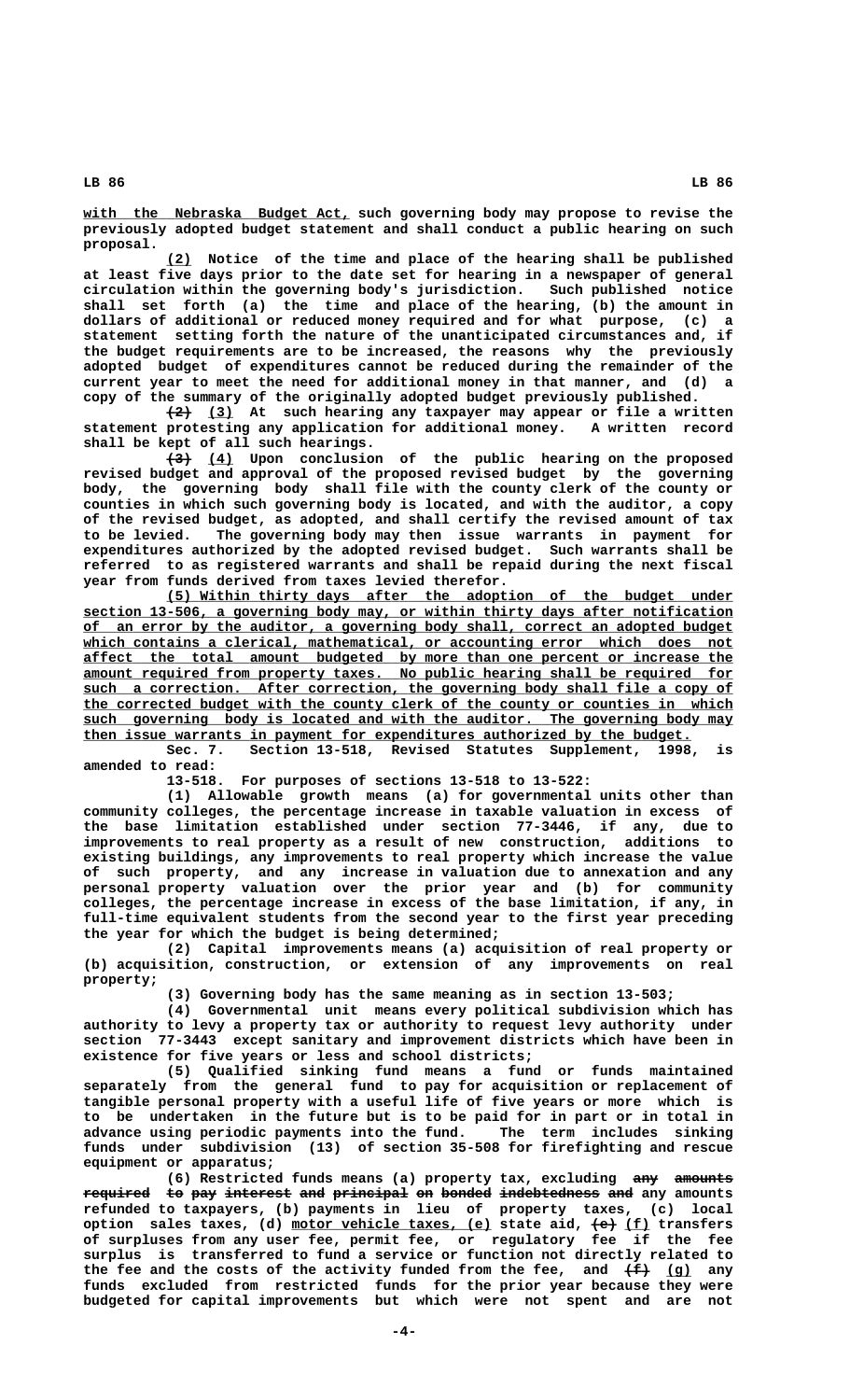**expected to be spent for capital improvements; and**

**(7) State aid means:**

**(a) For all governmental units, state aid paid pursuant to sections 60-305.15 and 77-3523;**

**(b) For municipalities, state aid to municipalities paid pursuant to sections 18-2605, 39-2501 to 39-2520, 60-3007, 77-27,136, and 77-27,139.04 and insurance premium tax paid to municipalities;**

**(c) For counties, state aid to counties paid pursuant to sections \_\_\_\_\_\_\_\_\_\_ 39-2501 to 39-2520, 47-119.01, 60-3001 to 60-3007, 77-27,136, and 77-3618 and insurance premium tax paid to counties;**

**(d) For community colleges, state aid to community colleges paid under sections 85-1536 to 85-1537;**

**(e) For natural resources districts, state aid to natural resources districts paid pursuant to section 77-27,136; and**

**(f) For educational service units, state aid appropriated under section 79-1241.**

Section 13-520, Revised Statutes Supplement, 1998, is **amended to read:**

**13-520. The limitations in section 13-519 shall not apply to (1) restricted funds budgeted for capital improvements, (2) restricted funds expended from a qualified sinking fund for acquisition or replacement of tangible personal property with a useful life of five years or more, (3)** restricted funds pledged to retire bonded indebtedness or used to pay other financial instruments that are approved and agreed to before July 1, 1999, in  **\_\_\_\_\_\_\_\_\_\_\_\_\_\_\_\_\_\_\_\_\_\_\_\_\_\_\_\_\_\_\_\_\_\_\_\_\_\_\_\_\_\_\_\_\_\_\_\_\_\_\_\_\_\_\_\_\_\_\_\_\_\_\_\_\_\_\_\_\_\_\_\_\_ the same manner as bonds by a governing body created under section 35-501, (4) restricted funds budgeted in support of a service which is the subject of an interlocal cooperation agreement or a modification of an existing agreement whether operated by one of the parties to the agreement or an independent joint entity, (5) restricted funds budgeted to pay for repairs to infrastructure damaged by a natural disaster which is declared a disaster emergency pursuant to the Emergency Management Act, or (6) restricted funds budgeted to pay for judgments, except judgments or orders from the Commission of Industrial Relations, obtained against a governmental unit which require or obligate a governmental unit to pay such judgment, to the extent such judgment is not paid by liability insurance coverage of a governmental unit.**

**Sec. 9. Section 18-2805, Reissue Revised Statutes of Nebraska, is amended to read:**

**18-2805. (1) At least thirty days prior to the start of the fiscal year of each proprietary function, a proposed proprietary budget statement shall be prepared in writing and filed with the municipal clerk containing the following information:**

**(a) For the immediate two prior fiscal years, the revenue from all sources, the unencumbered cash balance at the beginning and end of the year, the amount received by taxation, and the amount of actual expenditure;**

**(b) For the current fiscal year, actual and estimated revenue from all sources separately stated as to each such source, the actual unencumbered cash balance available at the beginning of the year, the amount received from taxation, and the amount of actual and estimated expenditure, whichever is applicable;**

**(c) For the immediately ensuing fiscal year, an estimate of revenue from all sources separately stated as to each such source, the actual or estimated unencumbered cash balance, whichever is applicable, to be available at the beginning of the year, the amounts proposed to be expended during the fiscal year, and the amount of cash reserve based on actual experience of prior years; and**

**(d) A uniform summary of the proposed budget statement which shall include a total of all funds maintained for the proprietary function.**

**(2) Such statement shall contain the estimated cash reserve for each fiscal year and shall note whether or not such reserve is encumbered. The cash reserve projections shall be based upon the actual experience of prior years.**

**(3) Within three years after June 10, 1993, each Each proprietary budget statement shall be filed on forms prescribed and furnished by the Auditor of Public Accounts following consultation with representatives of such governing bodies as operate proprietary functions subject to the provisions of the Municipal Proprietary Function Act.**

**Sec. 10. Section 23-131, Reissue Revised Statutes of Nebraska, is amended to read:**

 **\_\_\_ 23-131. (1) Upon the allowance of any claim or account against the county, the county board shall direct the county clerk to draw a warrant upon** the county treasurer in payment thereof. Such The warrant shall be signed by **the chairperson of the county board, except as hereinafter provided, and**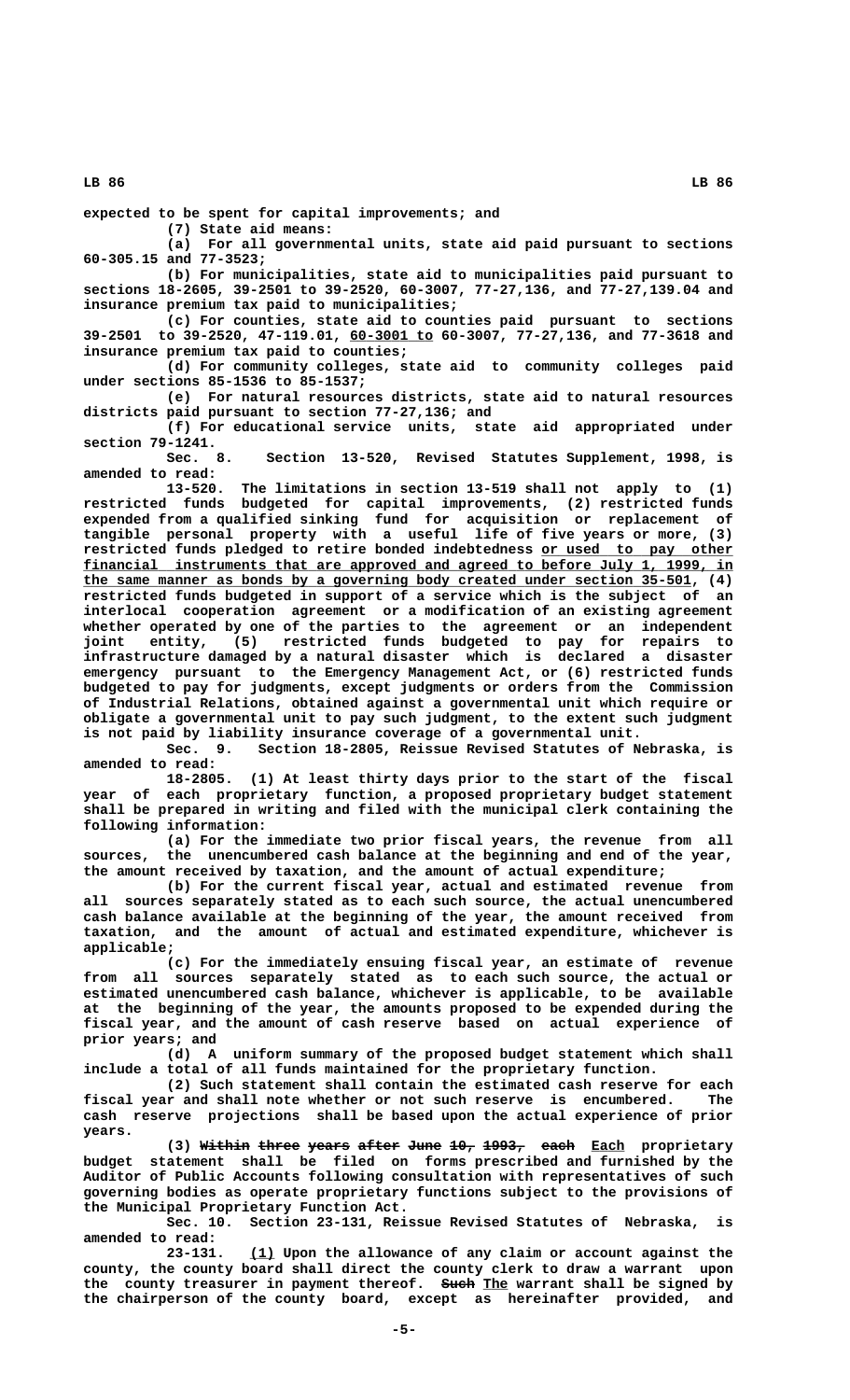countersigned by the county clerk. Warrants may also be issued as provided in  **\_\_\_\_\_\_\_\_\_\_\_\_\_\_\_\_\_ section 23-1303. All warrants payable to officers or employees of the county and claims or accounts allowed in full shall be delivered by the county clerk upon completion of entries so required in the warrant and distribution records of the officer in charge of such records. If a claim or account is not allowed in full, the warrant shall not be delivered to the party until the time for taking an appeal has expired and, if such appeal be taken, then not** until the same shall have appeal has been determined.

 **\_\_\_ (2) Jurors in the district courts shall, immediately upon the completion of their services, be entitled to a statement under seal from the clerk of the court wherein their services were rendered, certifying the amount** due them for service as jurors in such court. Upon presentation of the same  $certified statement to the country clerk, the ~~latter~~ country clerk$ </u> **immediately issue a warrant upon the county general fund for the amount due as** shown by such certificate the certified statement. warrant, it shall be the duty of the county clerk to shall deduct therefrom the amount of any delinquent personal taxes then due from such the juror, **except that in a county having a county comptroller, the county board shall ———— \_\_\_ ———— \_\_\_ ———— \_\_\_ direct such the comptroller to draw such the warrant, and such the warrant shall be executed as provided in this section, except that it shall be countersigned and issued by the comptroller. and also issued by him or her. \_\_\_\_\_\_\_\_\_\_ \_ ——— ———— —————— —— ——— —— ————** If the county clerk or the county comptroller<sub>7</sub> as the ease may be<sub>7</sub> is unable to issue the warrant to such the jurors because of insufficient funds, a record of the date of presentation of such the certified statements, together with the names and addresses of such the jurors, shall be made by the county clerk or  $by$  the county comptroller<sub>7</sub> as the ease may be<sub>7</sub> and the amount due **thereon shall draw interest until there are sufficient funds upon which to** draw and pay such the warrants, whereupon each such juror shall be immediately **notified by registered letter, return receipt requested, that upon presentation of a certified statement for juror's fee, a warrant will be drawn therefor with interest, less whatever delinquent personal taxes are then due from him or her.**

Section 23-135, Reissue Revised Statutes of Nebraska, is **amended to read:**

**23-135. (1) All claims against a county shall be filed with the county clerk within ninety days from the time when any materials or labor, which form the basis of the claims, have been furnished or performed, except that (a) the fees of jurors serving in the district courts shall be paid as provided for in section 23-131 and (b) payment may be approved as provided in** subsection (2) of this section. The county board may authorize procedures whereby claims may be filed electronically. The electronic filing shall  **\_\_\_\_\_\_\_\_\_\_\_\_\_\_\_\_\_\_\_\_\_\_\_\_\_\_\_\_\_\_\_\_\_\_\_\_\_\_\_\_\_\_\_\_\_\_\_\_\_\_\_\_\_\_\_\_\_\_\_\_\_\_\_\_\_\_\_\_\_\_\_\_\_\_\_\_\_\_ include the following: Information with respect to the person filing the \_\_\_\_\_\_\_\_\_\_\_\_\_\_\_\_\_\_\_\_\_\_\_\_\_\_\_\_\_\_\_\_\_\_\_\_\_\_\_\_\_\_\_\_\_\_\_\_\_\_\_\_\_\_\_\_\_\_\_\_\_\_\_\_\_\_\_\_\_\_\_\_\_\_\_\_\_\_ claim, the basis of the claim, the amount of the claim, the date of the claim,** and any other information the county board may require. The county clerk  **\_\_\_\_\_\_\_\_\_\_\_\_\_\_\_\_\_\_\_\_\_\_\_\_\_\_\_\_\_\_\_\_\_\_\_\_\_\_\_\_\_\_\_\_\_\_\_\_\_\_\_\_\_\_\_\_\_\_\_\_\_\_\_\_\_\_\_\_\_\_\_\_\_\_\_\_\_\_ shall keep records of each electronic claim. The records shall be accessible \_\_\_\_\_\_\_\_\_\_\_\_\_\_\_\_\_\_\_\_\_\_\_\_\_\_\_\_\_\_\_\_\_\_\_\_\_\_\_\_\_\_\_\_\_\_\_\_\_\_\_\_\_\_\_\_\_\_ for public viewing in either electronic or printed format.**

**(2) A county board may by resolution, which resolution constitutes a \_\_\_\_\_\_\_\_\_\_\_\_\_\_\_\_\_\_\_\_\_\_\_\_\_\_\_\_\_\_\_\_ \_\_\_\_\_\_\_\_\_\_\_\_\_\_\_\_\_\_\_\_\_\_\_\_\_\_\_\_\_\_\_\_\_\_\_\_\_\_\_\_\_\_\_\_\_\_\_\_\_\_\_\_ claim pursuant to subsection (1) of section 23-1303, approve the payment for a particular piece of personal property prior to the receipt of such property by the county. A county board may by resolution approve the payment for a particular piece of real or personal property at the auction at which such property is sold if the resolution states the maximum amount which the county may bid for the particular piece of real or personal property.**

**(3) When the claim of any person against the county is disallowed in whole or in part by the county board, such person may appeal from the decision of the board to the district court of such county by causing a written notice to be served on the county clerk within twenty days after making such decision and executing a bond to such county, with sufficient security, to be approved by the county clerk, conditioned for the faithful prosecution of such appeal and the payment of all costs that shall be adjudged against the appellant.** Upon the disallowance of any claim, it shall be the duty of the county clerk  **—— \_\_\_\_\_ to shall notify the claimant, his or her agent, or his or her attorney in writing of the fact within five days after such disallowance. Notice mailed** within such time shall be deemed sufficient. **comptroller, all claims shall be filed with the comptroller and not with the** county clerk<u>.</u>  $\tau$  and when The comptroller shall keep records of each  **\_\_\_\_\_\_\_\_\_\_\_\_\_\_\_\_\_\_\_\_\_\_\_\_\_\_\_\_\_\_\_\_\_\_\_\_\_\_\_\_\_\_\_\_\_\_\_\_\_\_\_\_\_\_\_\_\_\_\_\_\_\_\_\_\_\_\_\_\_\_\_\_\_\_\_\_\_\_ electronic claim. The records shall be accessible for public viewing in \_\_\_\_\_\_\_\_\_\_\_\_\_\_\_\_\_\_\_\_\_\_\_\_\_\_\_\_\_\_\_\_\_\_\_\_\_\_\_\_\_\_ either electronic or printed format. When an appeal is taken, it shall be the** duty of the county clerk to immediately notify the county comptroller of such appeal. immediately in writing.

**Sec. 12. Section 23-910, Reissue Revised Statutes of Nebraska, is amended to read:**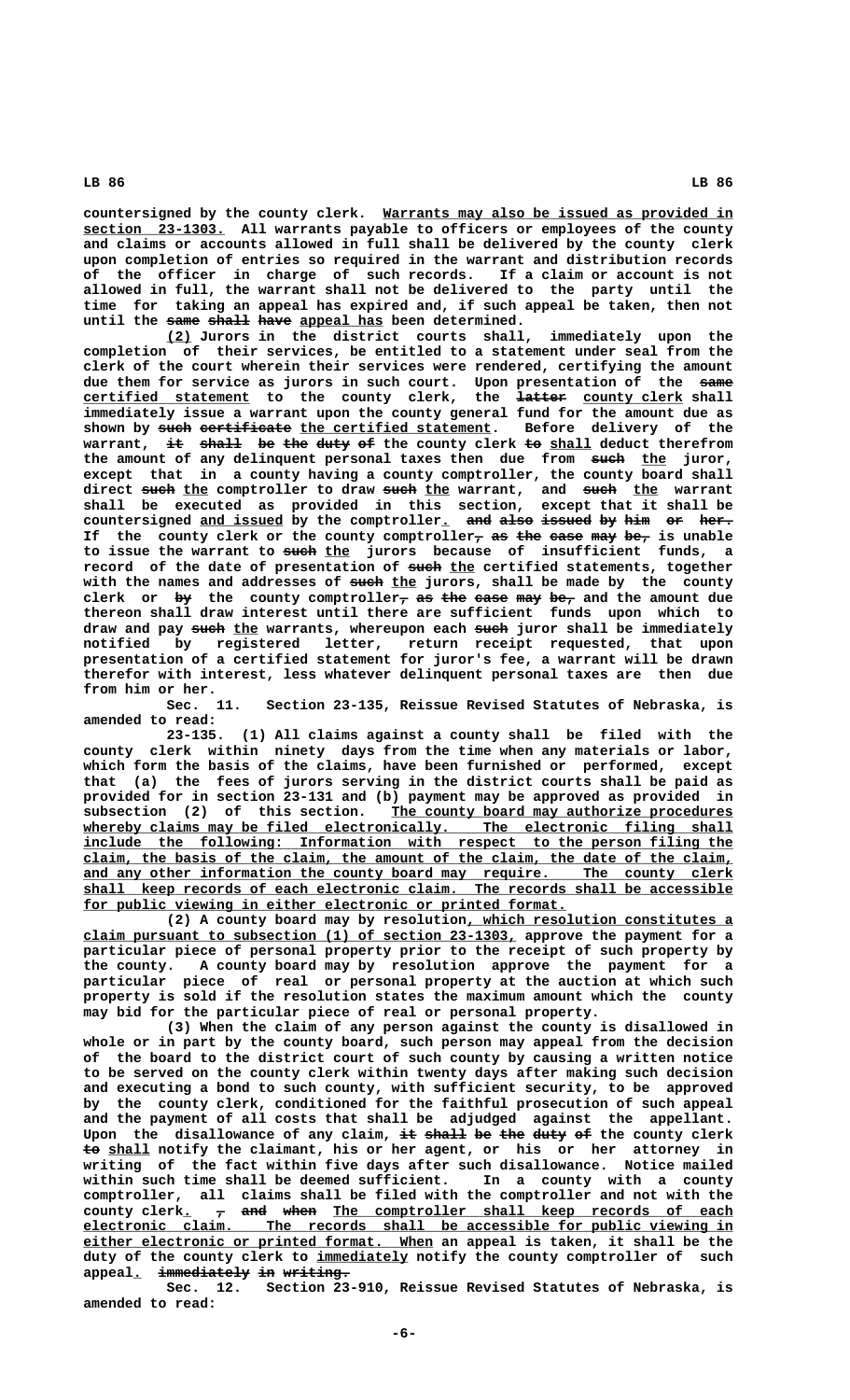23-910. The total amount provided in said the budget to be raised **by taxation shall in no instance exceed the amount of taxes authorized by law to be levied during that year, including the amounts necessary to meet outstanding indebtedness, as evidenced by bonds, coupons, or warrants \_ regularly issued. No changes shall be made in the budget after its adoption,** except as provided by <del>section</del> <u>sections 13-511 and</u> 23-918. In arriving at the **amounts required to be raised by taxation for each fund, the total requirements, the outstanding warrants, and the operating reserve shall be added and from such total shall be deducted the revenue from sources other** than taxation and the cash on hand <del>June 30, 1945, and thereafter</del> on June 30. The of each year, PROVIDED, that the operating reserve in no event shall be more than fifty percent of the total expenditures for said the fund during the last completed fiscal year. The estimated amount of the revenue from sources other than taxation for the fiscal year shall in no event be more than the actual amount of such revenue collected in the immediately preceding calendar  **————— ———— year. The income of the said county, as estimated in the budget, shall be and become applicable in the amounts and according to the funds specified in the budget for the purpose of meeting the expenditures as contemplated and set** forth in said the budget.

**Sec. 13. Section 23-1303, Reissue Revised Statutes of Nebraska, is amended to read:**

 **\_\_\_ 23-1303. (1) The county clerk shall not issue any county warrants** unless ordered by the county board authorizing the same. Every such warrant except upon claims approved by the county board. Every warrant issued shall **be numbered consecutively as allowed from July 1 to June 30, corresponding** with the fiscal year of the county. The date<sub>r</sub> amount and number of each wider the contract term is the person to whom it is issued shall be entered in a **warrant and the name of the person to whom** it is issued shall be entered in a book called Warrant Book, to be kept by the clerk in his office for that purpose. When any warrant is returned as canceled, the clerk shall note the date of cancellation opposite such entry. The county clerk shall maintain  **\_\_\_\_\_\_\_\_\_\_\_\_\_\_\_\_\_\_\_\_\_\_\_\_\_\_\_\_\_\_\_\_\_\_\_\_\_\_\_\_\_\_\_\_\_\_\_\_\_\_\_\_\_\_\_\_\_\_\_\_\_\_\_\_\_\_\_\_\_\_\_\_\_\_\_\_\_\_ records including the date, amount, and number of each warrant, the name of \_\_\_\_\_\_\_\_\_\_\_\_\_\_\_\_\_\_\_\_\_\_\_\_\_\_\_\_\_\_\_\_\_\_\_\_\_\_\_\_\_\_\_\_\_\_\_\_\_\_\_\_\_\_\_\_\_\_\_\_\_\_\_\_\_\_\_\_\_\_\_\_\_\_\_\_\_\_ the person to whom a warrant is issued, and the date a warrant is returned as \_\_\_\_\_\_\_\_\_\_\_\_\_\_\_\_\_\_\_\_\_\_\_\_\_\_\_\_\_\_\_\_\_\_\_\_\_\_\_\_\_\_\_\_\_\_\_\_\_\_\_\_\_\_\_\_\_\_\_\_\_\_\_\_\_\_\_\_\_\_\_\_\_\_\_\_\_\_ canceled. The records shall be made accessible to the public for viewing, in \_\_\_\_\_\_\_\_\_\_\_\_\_\_\_\_\_\_\_\_\_\_\_\_\_\_\_\_\_\_\_\_\_\_\_\_\_\_\_ either an electronic or printed format.**

 **\_\_\_\_\_\_\_\_\_\_\_\_\_\_\_\_\_\_\_\_\_\_\_\_\_\_\_\_\_\_\_\_\_\_\_\_\_\_\_\_\_\_\_\_\_\_\_\_\_\_\_\_\_\_\_\_\_\_\_\_\_\_\_\_\_\_\_\_ (2)(a) The county clerk shall develop and implement a system of** warrant preparation and issuance by electronic or mechanical means which is  **\_\_\_\_\_\_\_\_\_\_\_\_\_\_\_\_\_\_\_\_\_\_\_\_\_\_\_\_\_\_\_\_\_\_\_\_\_\_\_\_\_\_\_\_\_\_\_\_\_\_\_\_\_\_\_\_\_\_\_\_\_\_\_\_\_\_\_\_\_\_\_\_\_\_\_\_\_\_ compatible with the funds transfer system established by the county treasurer** pursuant to subsection (6) of this section.

 **\_\_\_\_\_\_\_\_\_\_\_\_\_\_\_\_\_\_\_\_\_\_\_\_\_\_\_\_\_\_\_\_\_\_\_\_\_\_\_\_\_\_\_\_\_\_\_\_\_\_\_\_\_\_\_\_\_\_\_\_\_\_\_\_\_\_\_\_ (b) Warrant includes an order issued by the chairperson of the** county board and countersigned by the county clerk directing that the county  **\_\_\_\_\_\_\_\_\_\_\_\_\_\_\_\_\_\_\_\_\_\_\_\_\_\_\_\_\_\_\_\_\_\_\_\_\_\_\_\_\_\_\_\_\_\_\_\_\_\_\_\_\_\_\_\_\_\_\_\_\_\_\_\_\_\_\_\_\_\_\_\_\_\_\_\_\_\_ treasurer make payment in a specified amount to a specified payee by the use \_\_\_\_\_\_\_\_\_\_\_\_\_\_\_\_\_\_\_\_\_\_\_\_\_\_\_\_\_\_\_\_\_\_\_\_\_\_\_\_\_\_\_\_\_\_\_\_\_\_\_\_\_\_\_\_\_\_\_\_\_\_\_\_\_\_\_\_\_\_\_\_\_\_\_\_\_\_ of a dual signature negotiable instrument as provided for in subsections (3)** and (4) of this section, an electronic funds transfer system, a telephonic  **\_\_\_\_\_\_\_\_\_\_\_\_\_\_\_\_\_\_\_\_\_\_\_\_\_\_\_\_\_\_\_\_\_\_\_\_\_\_\_\_\_\_\_\_\_\_\_\_\_\_\_\_\_\_\_\_\_\_\_\_\_\_\_\_\_\_\_\_\_\_\_\_\_\_\_\_\_\_ funds transfer system, funds transfers as provided in article 4A, Uniform \_\_\_\_\_\_\_\_\_\_\_\_\_\_\_\_\_\_\_\_\_\_\_\_\_\_\_\_\_\_\_\_\_\_\_\_\_\_\_\_\_\_\_\_\_\_\_\_\_\_\_\_\_\_\_\_\_\_\_\_\_\_\_\_\_\_\_\_\_\_\_\_\_\_\_\_\_\_ Commercial Code, a mechanical funds transfer system, or any other funds \_\_\_\_\_\_\_\_\_\_\_\_\_\_\_\_\_\_\_\_\_\_\_\_\_\_\_\_\_\_\_\_\_\_\_\_\_\_\_\_\_\_\_\_\_\_\_\_\_\_\_\_ transfer system established by the county treasurer.**

 **\_\_\_\_\_\_\_\_\_\_\_\_\_\_\_\_\_\_\_\_\_\_\_\_\_\_\_\_\_\_\_\_\_\_\_\_\_\_\_\_\_\_\_\_\_\_\_\_\_\_\_\_\_\_\_\_\_\_\_\_\_\_\_\_\_\_\_\_ (3) The chairperson of the county board shall sign each warrant or \_\_\_\_\_\_\_\_\_\_\_\_\_\_\_\_\_\_\_\_\_\_\_\_\_\_\_\_\_\_\_\_\_\_\_\_\_\_\_\_\_\_\_\_\_\_\_\_\_\_\_\_\_\_\_\_\_\_\_\_\_\_\_\_\_\_\_\_\_\_\_\_\_\_\_\_\_\_ shall cause each warrant to be signed in his or her behalf either personally, \_\_\_\_\_\_\_\_\_\_\_\_\_\_\_\_\_\_\_\_\_\_\_\_\_\_\_\_\_\_\_\_\_\_\_\_\_\_\_\_\_\_\_\_\_\_\_\_\_\_\_\_\_\_\_\_\_\_\_\_\_\_\_\_\_\_\_\_\_\_\_\_\_\_\_\_\_\_ by delegation of authority, or by facsimile or electronic signature. The \_\_\_\_\_\_\_\_\_\_\_\_\_\_\_\_\_\_\_\_\_\_\_\_\_\_\_\_\_\_\_\_\_\_\_\_\_\_\_\_\_\_\_\_\_\_\_\_\_\_\_\_\_\_\_\_\_\_\_\_\_\_\_\_\_\_\_\_\_\_\_\_\_\_\_\_\_\_ signature of the chairperson of the county board shall signify that the** payment intended by a warrant bearing such signature is proper under the appropriate laws of the state and resolutions of the county.

> **\_\_\_\_\_\_\_\_\_\_\_\_\_\_\_\_\_\_\_\_\_\_\_\_\_\_\_\_\_\_\_\_\_\_\_\_\_\_\_\_\_\_\_\_\_\_\_\_\_\_\_\_\_\_\_\_\_\_\_\_\_\_\_\_\_\_\_\_ (4) The county clerk shall countersign all warrants issued by the \_\_\_\_\_\_\_\_\_\_\_\_\_\_\_\_\_\_\_\_\_\_\_\_\_\_\_\_\_\_\_\_\_\_\_\_\_\_\_\_\_\_\_\_\_\_\_\_\_\_\_\_\_\_\_\_\_\_\_\_\_\_\_\_\_\_\_\_\_\_\_\_\_\_\_\_\_\_ chairperson of the county board either personally, by delegation of authority, \_\_\_\_\_\_\_\_\_\_\_\_\_\_\_\_\_\_\_\_\_\_\_\_\_\_\_\_\_\_\_\_\_\_\_\_\_\_\_\_ or by facsimile or electronic signature.**

> **\_\_\_\_\_\_\_\_\_\_\_\_\_\_\_\_\_\_\_\_\_\_\_\_\_\_\_\_\_\_\_\_\_\_\_\_\_\_\_\_\_\_\_\_\_\_\_\_\_\_\_\_\_\_\_\_\_\_\_\_\_\_\_\_\_\_\_\_ (5) The county treasurer shall, if requested by the county clerk or \_\_\_\_\_\_\_\_\_\_\_\_\_\_\_\_\_\_\_\_\_\_\_\_\_\_\_\_\_\_\_\_\_\_\_\_\_\_\_\_\_\_\_\_\_\_\_\_\_\_\_\_\_\_\_\_\_\_\_\_\_\_\_\_\_\_\_\_\_\_\_\_\_\_\_\_\_\_ the county board, establish procedures and processes for facsimile or \_\_\_\_\_\_\_\_\_\_\_\_\_\_\_\_\_\_\_\_\_\_\_\_\_\_\_\_\_\_\_\_\_ electronic signature of warrants.**

> **\_\_\_\_\_\_\_\_\_\_\_\_\_\_\_\_\_\_\_\_\_\_\_\_\_\_\_\_\_\_\_\_\_\_\_\_\_\_\_\_\_\_\_\_\_\_\_\_\_\_\_\_\_\_\_\_\_\_\_\_\_\_\_\_\_\_\_\_ (6) The county treasurer may establish and operate an electronic \_\_\_\_\_\_\_\_\_\_\_\_\_\_\_\_\_\_\_\_\_\_\_\_\_\_\_\_\_\_\_\_\_\_\_\_\_\_\_\_\_\_\_\_\_\_\_\_\_\_\_\_\_\_\_\_\_\_\_\_\_\_\_\_\_\_\_\_\_\_\_\_\_\_\_\_\_\_ funds transfer system, a telephonic funds transfer system, funds transfers as \_\_\_\_\_\_\_\_\_\_\_\_\_\_\_\_\_\_\_\_\_\_\_\_\_\_\_\_\_\_\_\_\_\_\_\_\_\_\_\_\_\_\_\_\_\_\_\_\_\_\_\_\_\_\_\_\_\_\_\_\_\_\_\_\_\_\_\_\_\_\_\_\_\_\_\_\_\_ provided for in article 4A, Uniform Commercial Code, a mechanical funds \_\_\_\_\_\_\_\_\_\_\_\_\_\_\_\_\_\_\_\_\_\_\_\_\_\_\_\_\_\_\_\_\_\_\_\_\_\_\_\_\_\_\_\_\_\_\_\_\_\_\_\_\_\_\_\_\_\_\_\_\_\_\_\_\_\_\_\_\_\_\_\_\_\_\_\_\_\_ transfer system, or any other funds transfer system for the payment of funds** from and the deposit of receipts into the county treasury. Such system as  **\_\_\_\_\_\_\_\_\_\_\_\_\_\_\_\_\_\_\_\_\_\_\_\_\_\_\_\_\_\_\_\_\_\_\_\_\_\_\_\_\_\_\_\_\_\_\_\_\_\_\_\_\_\_\_\_\_\_\_\_\_\_\_\_\_\_\_\_\_\_\_\_\_\_\_\_\_\_ established by the county treasurer shall employ internal control safeguards** and after meeting such safeguards shall be deemed to satisfy any signature  **\_\_\_\_\_\_\_\_\_\_\_\_\_\_\_\_\_\_\_\_\_\_\_\_\_\_\_\_\_\_\_\_\_\_\_\_\_\_\_\_\_\_\_\_\_\_\_\_\_\_\_\_\_\_\_\_\_\_\_\_\_\_\_\_\_\_\_\_\_\_\_\_\_\_\_\_\_\_ requirements. The use of an electronic funds transfer system, a telephonic \_\_\_\_\_\_\_\_\_\_\_\_\_\_\_\_\_\_\_\_\_\_\_\_\_\_\_\_\_\_\_\_\_\_\_\_\_\_\_\_\_\_\_\_\_\_\_\_\_\_\_\_\_\_\_\_\_\_\_\_\_\_\_\_\_\_\_\_\_\_\_\_\_\_\_\_\_\_ funds transfer system, funds transfers as provided for in article 4A, Uniform \_\_\_\_\_\_\_\_\_\_\_\_\_\_\_\_\_\_\_\_\_\_\_\_\_\_\_\_\_\_\_\_\_\_\_\_\_\_\_\_\_\_\_\_\_\_\_\_\_\_\_\_\_\_\_\_\_\_\_\_\_\_\_\_\_\_\_\_\_\_\_\_\_\_\_\_\_\_ Commercial Code, a mechanical funds transfer system, or any other funds \_\_\_\_\_\_\_\_\_\_\_\_\_\_\_\_\_\_\_\_\_\_\_\_\_\_\_\_\_\_\_\_\_\_\_\_\_\_\_\_\_\_\_\_\_\_\_\_\_\_\_\_\_\_\_\_\_\_\_\_\_\_\_\_\_\_\_\_\_\_\_\_\_\_\_\_\_\_ transfer system established by the county treasurer shall not create any \_\_\_\_\_\_\_\_\_\_\_\_\_\_\_\_\_\_\_\_\_\_\_\_\_\_\_\_\_\_\_\_\_\_\_\_\_\_\_\_\_\_\_\_\_\_\_\_\_\_\_\_\_\_\_\_\_\_\_\_\_\_\_\_\_\_\_\_\_\_\_\_\_\_\_\_\_\_ rights that would not have been created had an order, drawn by the chairperson \_\_\_\_\_\_\_\_\_\_\_\_\_\_\_\_\_\_\_\_\_\_\_\_\_\_\_\_\_\_\_\_\_\_\_\_\_\_\_\_\_\_\_\_\_\_\_\_\_\_\_\_\_\_\_\_\_\_\_\_\_\_\_\_\_\_\_\_\_\_\_\_\_\_\_\_\_\_ of the county board upon the county treasurer directing the latter to pay a \_\_\_\_\_\_\_\_\_\_\_\_\_\_\_\_\_\_\_\_\_\_\_\_\_\_\_\_\_\_\_\_\_\_\_\_\_\_\_\_\_\_\_\_\_\_\_\_\_\_\_\_\_\_\_\_\_\_\_\_\_\_\_\_\_\_\_\_\_\_\_\_\_\_\_\_\_\_ specified amount to a specified payee by the use of a dual signature**

 **LB 86 LB 86**